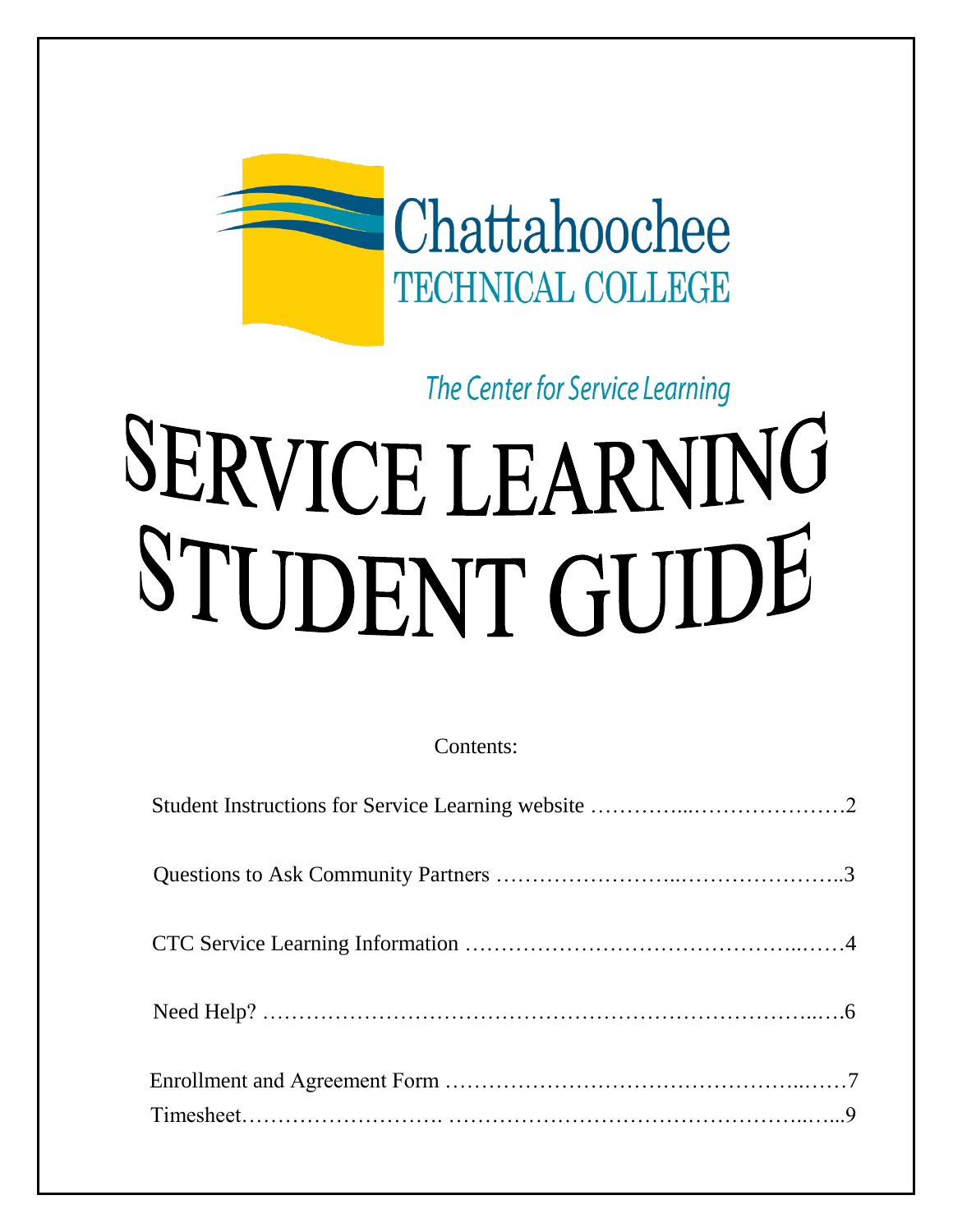# **Student Instructions for the Service Learning Website**

- **1.** Go to [www.chattahoocheetech.edu.](http://www.chattahoocheetech.edu/) Click on "Programs and Courses" tab. Scroll down and click on "Service Learning". Alternately, type in the Service Learning homepage address printed above.
- **2.** Now it's time to find a project/community partner.
	- **a.** Scroll down and you will find a list of current partners organized by theme. Click on the link that interests you or that relates to the topics in your class.
	- b. You can also search for projects by going to [www.volunteermatch.org,](http://www.volunteermatch.org/) [www.handsonatlanta.org](http://www.handsonatlanta.org/) or [http://www.idealist.org](http://www.idealist.org/)
	- c. One-day projects and other special projects are posted on the service learning page under "Upcoming Volunteer Opportunities"
- **3.** Scroll down to find and print the following Service Learning forms:
	- a. Service Learning Enrollment & Agreement
	- b. Timesheet
- **4.** Once you pick a project, contact the Community Partner to get started. Identify yourself as a Service Learning Student at CTC when you contact the Community Partner.

## **5. Make sure you bring your Service Learning Enrollment & Agreement form when you visit the Community Partner.**

If you have any questions, concerns, comments, please contact Sheri Easton-Long at 770- 528-4502, Leigh Keever at 770-528-4481, email us at [service.learning@chattahoocheetech.edu,](mailto:service.learning@chattahoocheetech.edu) or call The Center for Service Learning at 770-528-6771.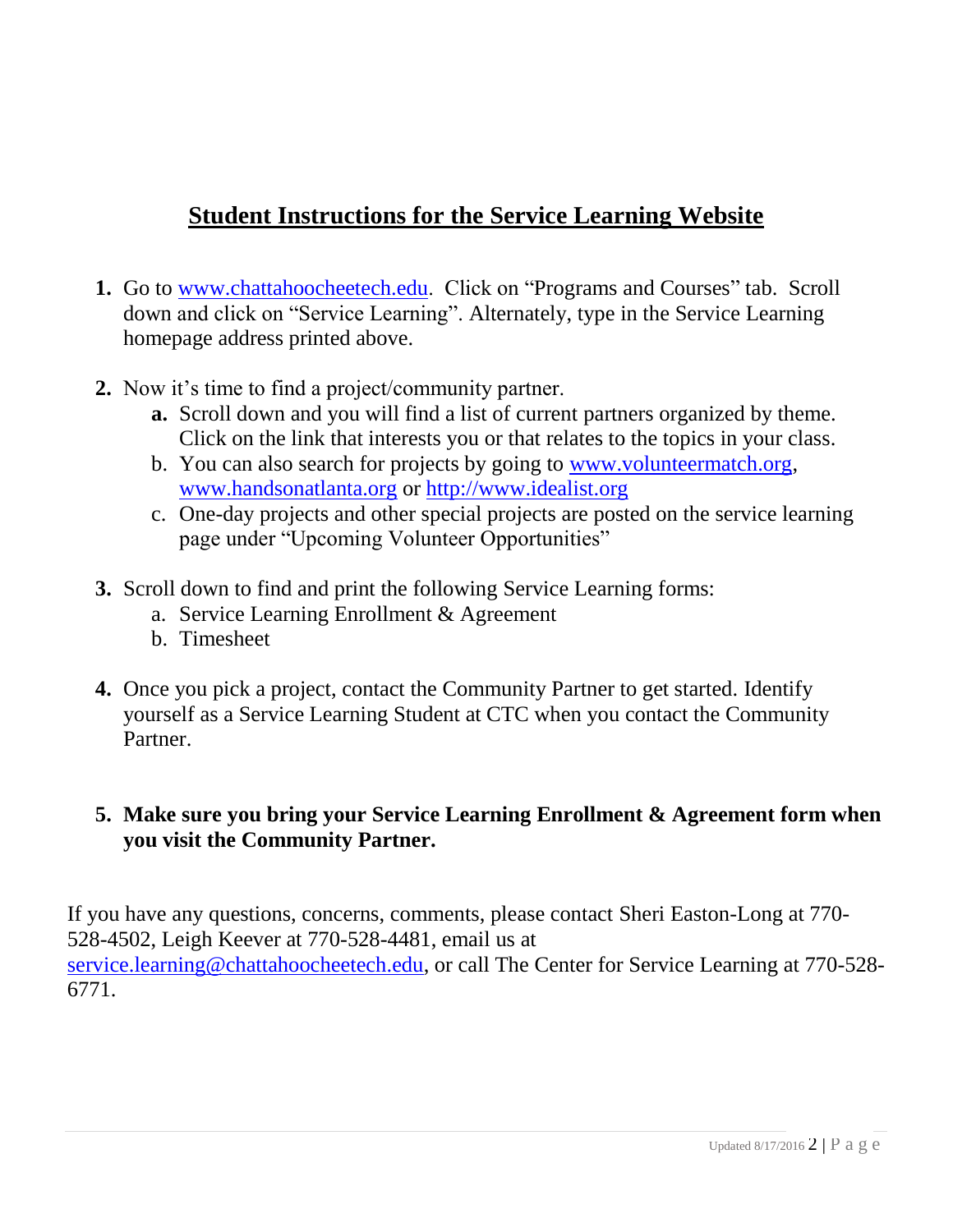## **Questions to Ask Community Partners**

- Ask questions about:
	- a. Location
	- b. Safety
	- c. Parking (i.e., is it free)
	- d. Bus routes (if applicable)
	- e. Orientation required (where, when, length)
	- f. Training (individual, group, video)
	- g. What do I need? (shot record, fingerprint, walking shoes)
	- h. What do I need to wear? (dress code)
	- i. What kind of work will I do? (this is how you'll find out if there may be work that you're not physically able to do, uncomfortable with or unqualified for)

## **Also Remember To:**

- **Immediately identify yourself as a <b>service learning** student, when you make a contact with an agency person,
- If you are using email to correspond with an agency, be certain to write "Service Learning Student," or "Volunteer"
- Communicate with the community partner what you would like to learn while doing service learning at their site.
- Tell community partner the name of your service learning course.
- It is helpful to take your syllabus to the agency person so that they can see what course objectives you will be learning.
- Remember you must adhere to agency policy and procedure. For example you must observe the dress code.

## **NEVER transport persons, be left alone with minors, or perform service learning in a private residence without a community partner representative.**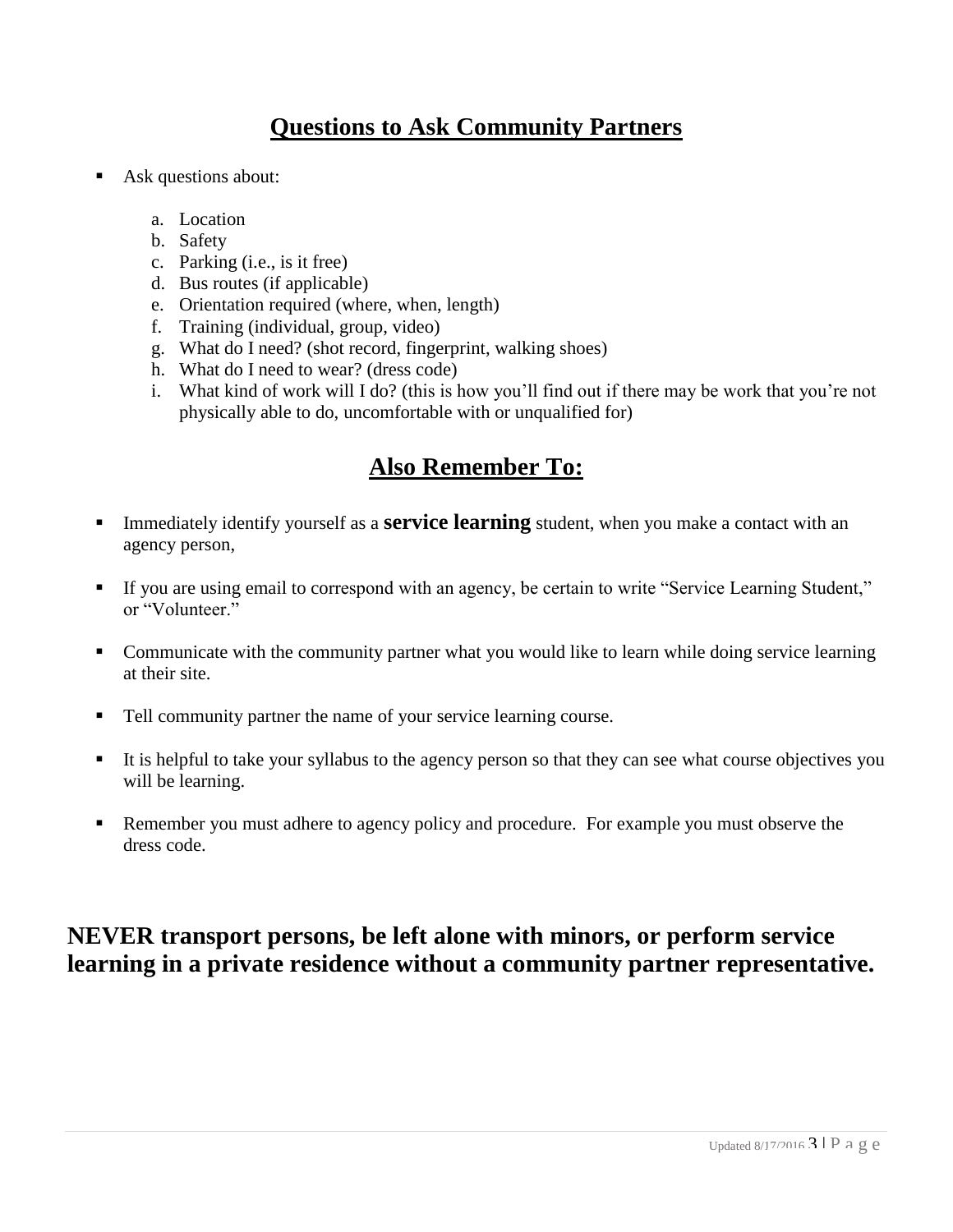## **CTC Service Learning Information**

#### Service Learning Office

Currently, both directors are located on the North Metro Campus. The Service Learning Office will be established at a physical location by Spring 2015.

Service Learning Email Address

[service.learning@ChattahoocheeTech.edu](mailto:service.learning@ChattahoocheeTech.edu)

Service Learning Staff

**Sheri Easton-Long** Faculty Co-Director of Service Learning English Instructor [Seastonlong@Chattahoocheetech.edu](mailto:Seastonlong@Chattahoocheetech.edu)

**Leigh Keever** Faculty Co-Director of Service Learning Sociology Instructor [Leigh.Keever@ChattahoocheeTech.edu](mailto:Leigh.Keever@ChattahoocheeTech.edu) 770-528-4481

#### Service Learning Website

<http://www.chattahoocheetech.edu/service-learning/>

Additional Volunteer Websites

[www.handsonatlanta.org](http://www.handsonatlanta.org/) [www.volunteermatch.org](http://www.volunteermatch.org/) [www.idealist.org](http://www.idealist.org/)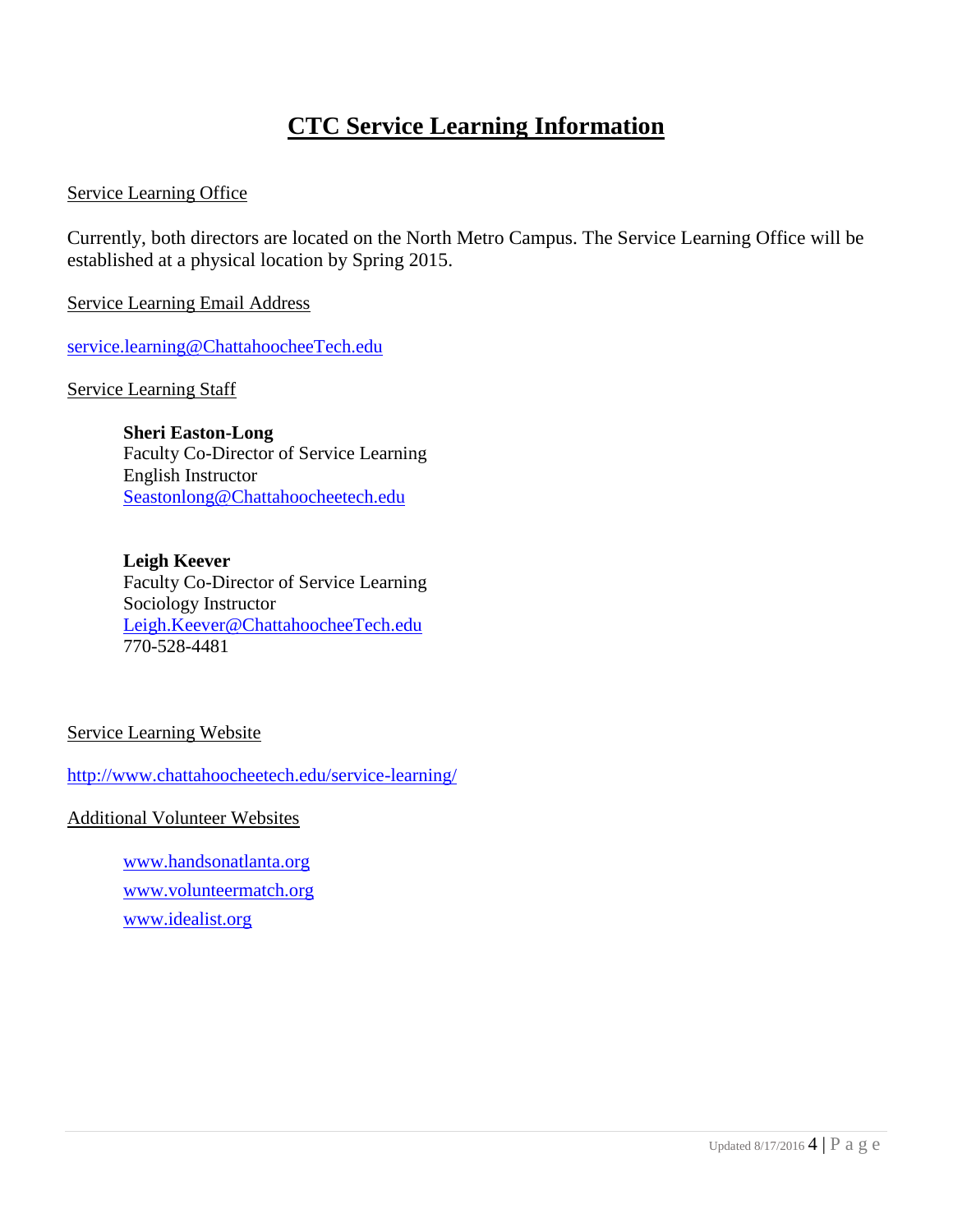#### SERVICE LEARNING ENROLLMENT and AGREEMENT

- 1 Complete the top section of the form.
- 2 Fill in the minimum hours required for your class at the bottom of the form.
- 3 Make sure there are three signatures: Student, Agency/Organization, Instructor.
- 3 Turn in the completed form to your instructor.

#### SERVICE LEANRING TIMESHEET

- 1- Record time each day that you serve and the hours your volunteered.
- 2- Have your supervisor sign the form and provide contact information for your instructor.
- 3- Turn in the completed time sheet to your instructor.

Both of these forms can be found on the website as a combined pdf for your convenience.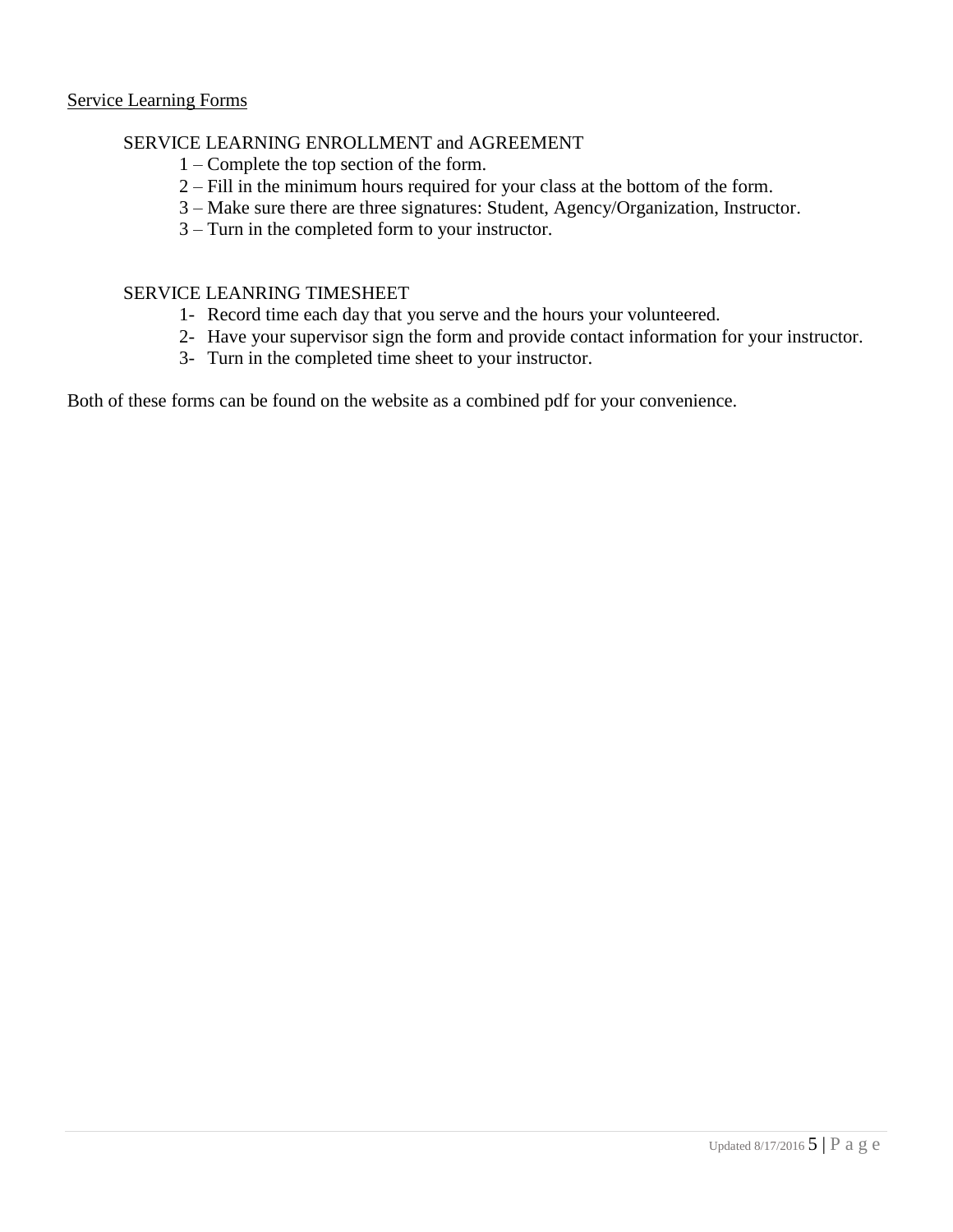# **Need Help?**

**Problem:** The designated contact person no longer works with the community partner.

**Solution:** Ask the community partner who is the new volunteer coordinator. If you don't get a response, move on to another community partner. Inform service learning coordinator.

**Problem:** Community partners aren't responding

**Solution:** Call and e-mail every chosen community partner everyday for three days. If no response, choose another community partner. Students should choose multiple community partners that will meet their needs in case one partner does not respond. Inform service learning coordinator of community partners that do not respond.

**Problem:** The community partner is already full with service learning students.

**Solution:** Choose another community partner. Students should choose multiple community partners that will meet their needs in case one partner does not work out.

**Problem:** Student can't find a community partner that works for them.

**Solution:** Student should contact the service learning coordinator for more help.

**Problem:** The work the student is doing is not meaningful or the student is not being treated with respect.

**Solution:** Notify the instructor and service learning coordinator **IMMEDIATELY**. The service learning coordinator will work to make sure the community partner understands the importance of the service for your class. If the student is still not treated with respect or given meaningful work, the student will need to find another community partner.

**Problem:** The student must drop or withdraw from the class or drop the service learning project.

**Solution:** Student **MUST** contact their community partner and service learning coordinator. The community partner needs to know not to expect the student.

**Problem:** The student would like to work with more than one community partner.

**Solution:** The student can work with more than one community partner. Just complete and sign an enrollment agreement for each community partner.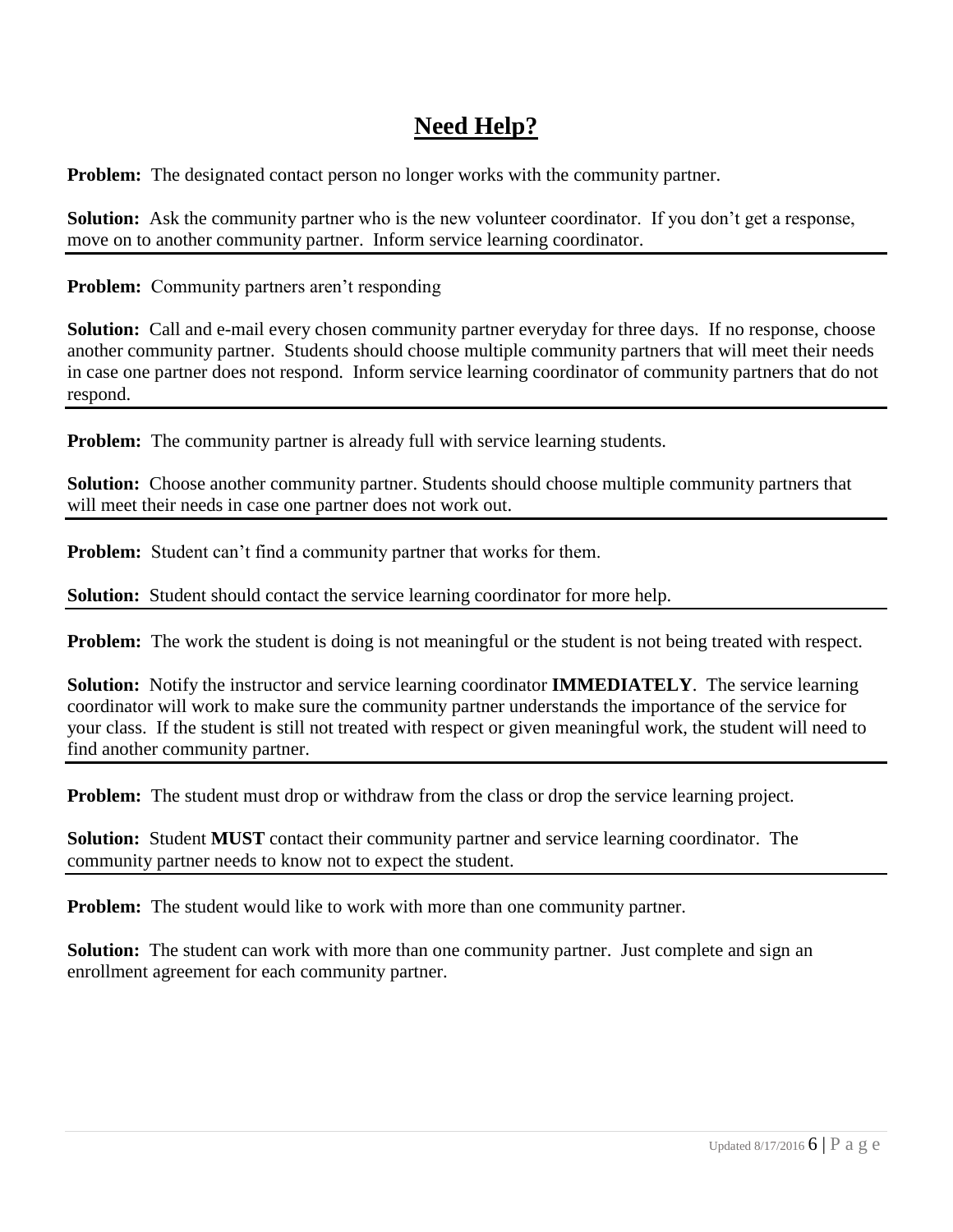

The Center for Service Learning

### **SERVICE LEARNING ENROLLMENT & AGREEMENT**

| <b>Student Name</b> |       |            | Semester |                         | Year      |  |
|---------------------|-------|------------|----------|-------------------------|-----------|--|
| Name of Course      |       | Instructor |          | Class Location (campus) |           |  |
| Agency/Organization |       |            |          |                         |           |  |
| Address             |       | City       |          |                         | State Zip |  |
| <b>Contact Name</b> |       | Title      |          |                         |           |  |
| Phone               | Email |            |          |                         |           |  |

#### **As a student enrolled in Service Learning with the above agency/organization, I understand and commit to the following:**

- 1. I will comply with agency policies, standards, and regulations and serve in a professional manner with respect for others, especially with regard to confidentiality.
- 2. I will be on time or call the agency if I cannot attend due to illness or emergency.
- 3. I will contact the Service Learning Office at [Service.Learning@ChattahoocheeTech.edu](mailto:Service.Learning@ChattahoocheeTech.edu) if I have concerns, difficulties and/or feedback about this agency.
- 4. My instructor, Service Learning Director, and agency representatives may confer about my placement, hours, and service.
- 5. It is my responsibility to discuss the placement with my instructor(s) and to be certain it ties into the objectives of the course.
- 6. I agree that Chattahoochee Technical College and all persons authorized by CTC shall be entitled to photograph me and/or record my voice for the purpose of supporting CTC's instructional, informational, and promotional goals and that CTC retains full ownership of photographed, recorded, and edited materials connected with Service Learning.
- 7. I will complete Service Learning in good standing, complete instructor's requirements, and turn in all paperwork.

#### **The agency/organization representative agrees:**

- 1. To provide detailed instructions regarding the task(s) the Service Learner is to complete.
- 2. To discuss with the student, in advance, any need for change of placement or hours of service.
- 3. That while in service as a Service Learner, the student will not be asked to transport any person, be alone with any minors, or be in any private home without an agency representative.

The student is required to complete a minimum of \_\_\_\_\_ hours not including any required agency orientation and training. **An official time sheet must be kept!**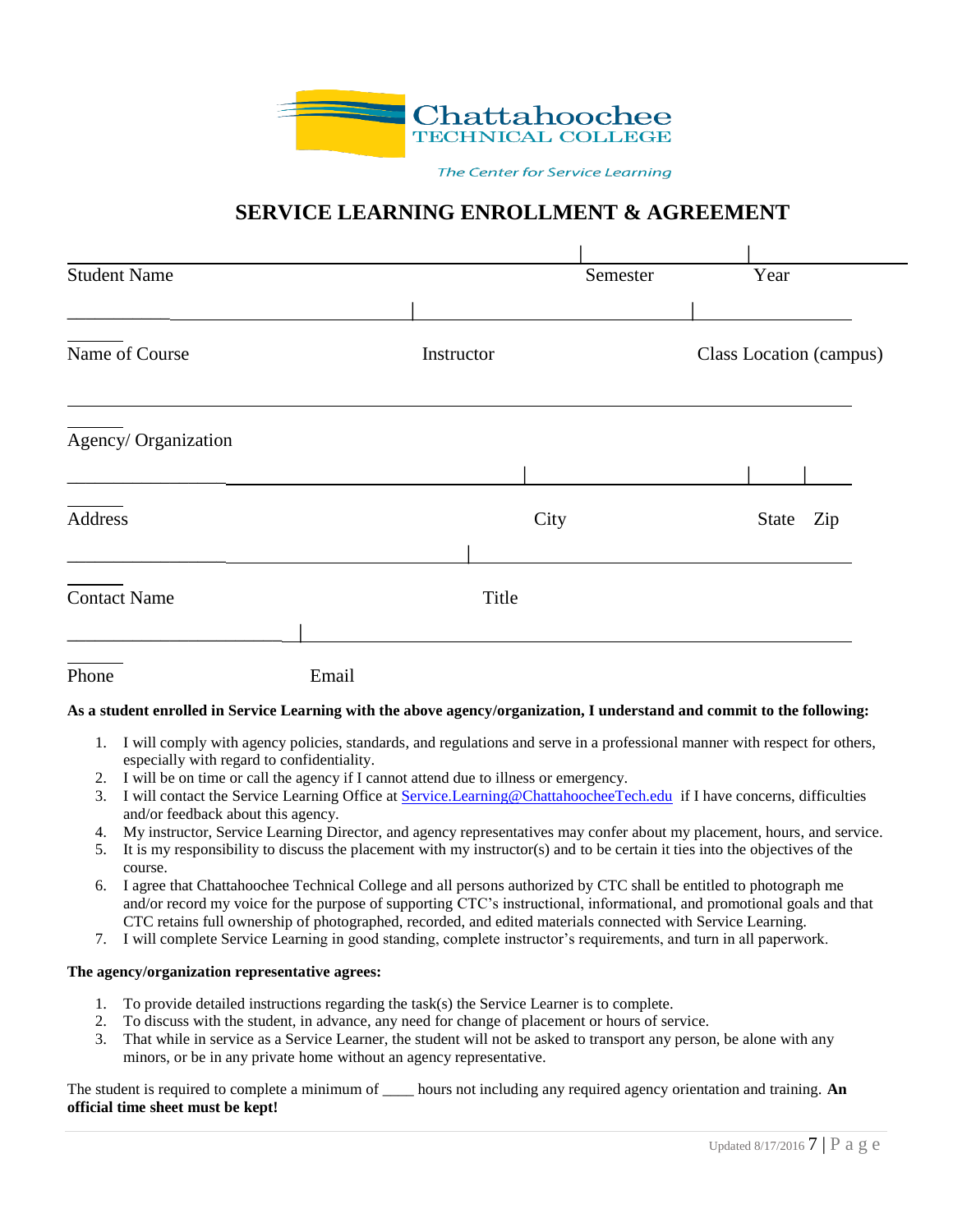| <b>Student Signature</b>     | Date |
|------------------------------|------|
| Agency Rep/Contact Signature | Date |
| CTC Instructor Signature     | Date |

Chattahoochee Technical College is accredited by the Commission on Colleges of the Southern Association of Colleges and Schools to award technical certificates of credit, diplomas, and associate of applied science degrees. As set forth in its student catalog, Chattahoochee Technical College does not discriminate on the basis of race, color, creed, national or ethnic origin, gender, religion, disability, age**,** political affiliation or belief, veteran status, or citizenship status (except in those special circumstances permitted or mandated by law). Inquiries must be directed to the Title IX and 504 Coordinator, Chattahoochee Technical College, 980 South Cobb Drive, Marietta, Georgia, 30060, Office #1102 (770) 528-4484. A Unit of the Technical College System of Georgia. 6/07